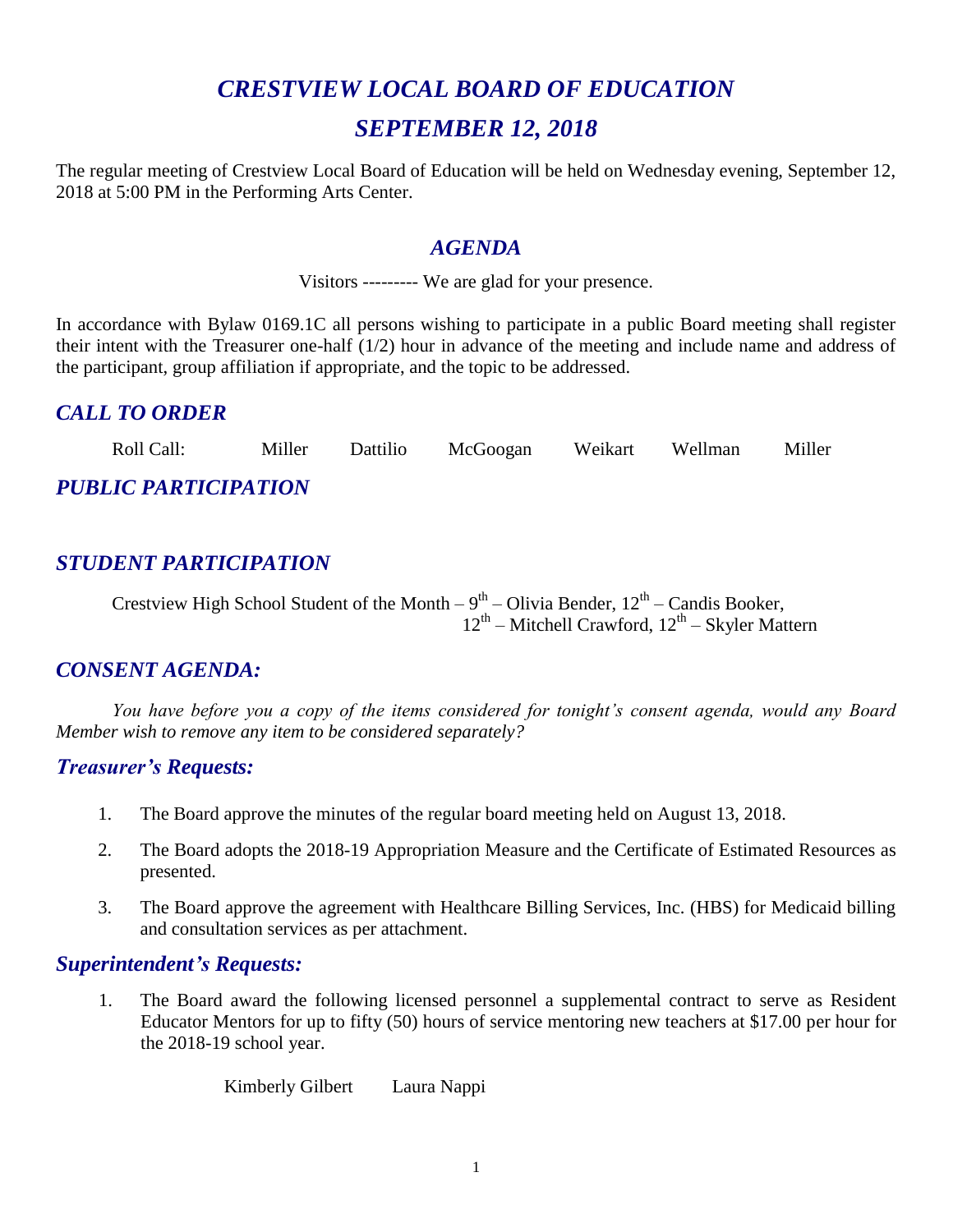2. The Board grant supplemental contracts to the following licensed personnel to provide achievement test intervention at the elementary/middle school under the T.E.C. (Teach Each Child) program for the 2018-19 school year, pending adequate student enrollment; stipend payment as per contract; all required reports are on file:

Benjamin Corll - CES

3. The Board grant supplemental contracts to the following licensed personnel for the 2018-2019 school year as per salary schedule for the assignment designated pursuant to O.R.C. 3313.53; all required reports are on file:

> J. Grady Long – CHS Academic Challenge Advisor Doris Buzzard – CHS Freshman Class Advisor Jill Colaneri – CHS Leo Club Randi Kubas – CHS Prom Stephanie Chizmar – CES Music Sarah Ress – CMS Yearbook Sarah Ress – CMS Art Club Herman Miller – CMS Math Club

4. The Board grant pupil activity contracts to the following nonteaching personnel for the 2018-2019 school year as per salary schedule for the assignment designated pursuant to O.R.C. 3313.53; all required reports are on file:

> Melvin Miller – CHS Varsity Assistant Softball Coach Eric Pence – CHS Junior Varsity Softball Coach

5. The Board grant pupil activity contracts to the following nonteaching personnel for the 2018-2019 school year as per salary schedule for the assignment designated pursuant to O.R.C. 3313.53; pending receipt of all required reports:

> Ryan Sheffield – CMS  $7<sup>th</sup>$  Grade Boys Basketball Coach Evan Gottschalk – CHS Performing Arts Center Manager

6. The Board approve the following as non-paid volunteer for the 2018-19 school year; all required reports are on file:

Michael Turvey – CHS Volunteer Football Scoreboard Operator

7. The Board approve the following as non-paid volunteer for the 2018-19 school year; pending receipt of all required reports:

Cynthia Beveridge – CHS Volunteer Assistant Cross Country Coach

8. The Board grant permission to the following to transport students by private vehicle during the 2018-19 school year.

| Kelly Cope  | Don Covert    | <b>Charlene Mercure</b> |
|-------------|---------------|-------------------------|
| Karrie Houp | Dawn Fletcher | Cynthia Beveridge       |

9. The Board grant tuition reimbursement contracts to the following licensed personnel as per the 2015- 18 CEA Negotiated Agreement, in the amount of \$100.00 per semester hour or \$75.00 per quarter hour, for hours satisfactorily completed during the 2017-18 school year:

|            | J. Grady Long 1 Semester Hour | Dawn Moore      | 21 Semester Hours |
|------------|-------------------------------|-----------------|-------------------|
| Sarah Ress | 14 Semester Hours             | Gregory Woolman | 7 Semester Hours  |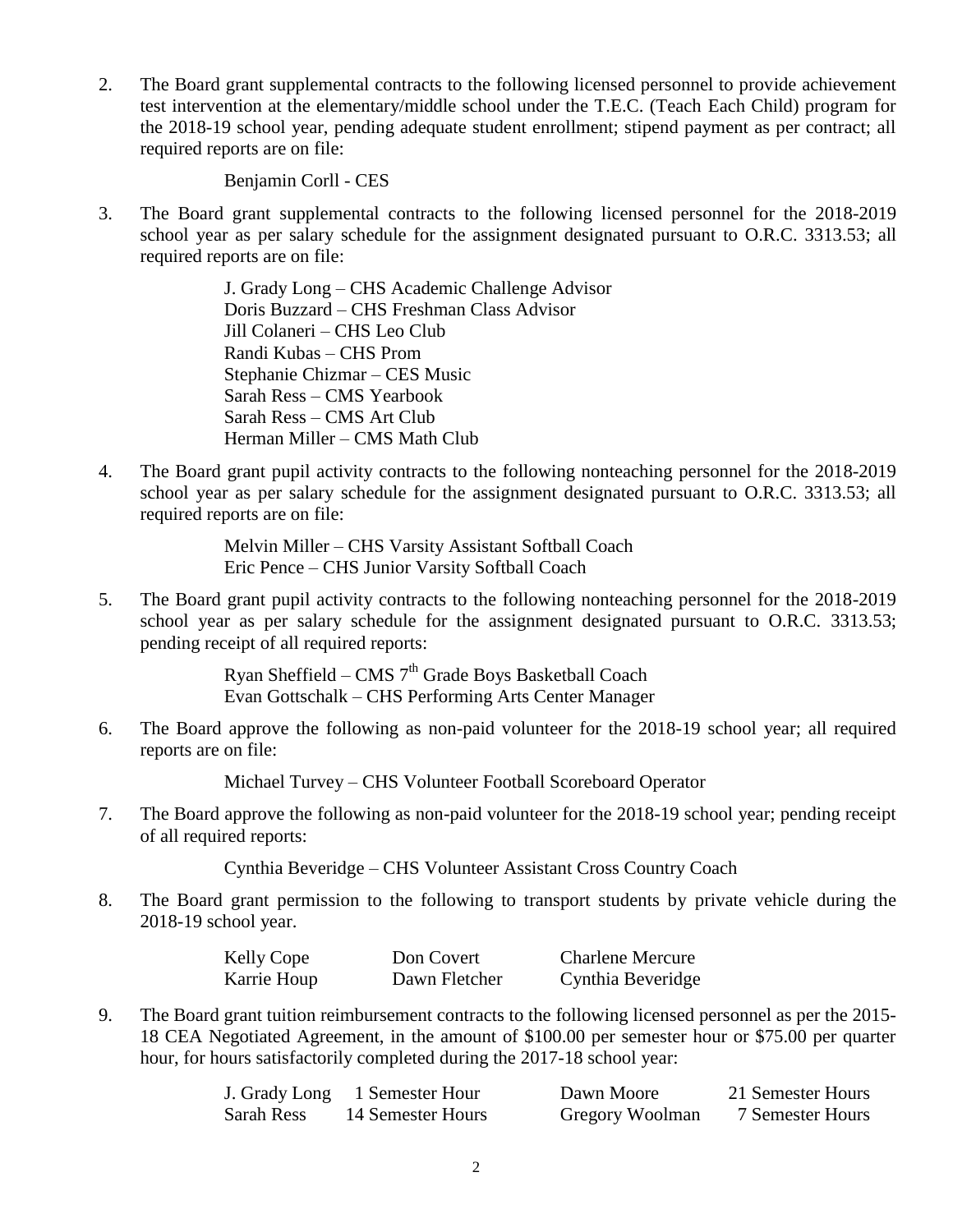10. The Board approve the following certificated personnel be placed on the approved substitute list for the 2018-19 school year, be granted a limited teaching contract, substitute basis only, according to salary schedule; all required reports are on file:

#### *High School, Middle School & Elementary School*

Michelle Brown – General Education Marsha Henry – Elementary (K-8)

11. The Board approve the following non-teaching personnel be placed on the approved substitute list for the 2018-19 school year, substitute basis only, according to wage rate for the assignment designated; pending receipt of all required reports:

*Technology* – Evan Gottschalk - Performing Arts Center Technology Assistant

- 12. The Board approve bus routes and stops for the 2018-19 school year and to authorize the Superintendent and Transportation Supervisor to adjust routes and stops during the 2018-19 school year as necessary.
- 13. The Board approve the following Volunteer Handbook for the 2018-19 school year as presented.

#### **END of CONSENT AGENDA**

Recommend: The Board approve the consent agenda as presented:

Moved by \_\_\_\_, second by \_\_\_\_\_to approve consent agenda. Vote yes: \_\_\_\_, \_ Vote no\_\_\_\_, \_\_\_\_, \_\_\_\_, \_\_\_\_, Absent: \_\_\_\_, \_\_\_\_. Motion carried \_\_\_\_\_. Failed \_\_\_\_\_.

## *Treasurer's Requests/Recommendations not included in Consent Agenda:*

1. Recommend: The Board approve financial reports and investments as prepared and presented.

Moved by \_\_\_\_\_, second by \_\_\_\_\_. Vote yes:  $\frac{1}{\sqrt{2}}$ , \_\_\_\_, \_\_\_\_, \_\_\_\_, \_\_\_\_. Vote no: \_\_\_, \_\_\_\_\_, \_\_\_\_\_\_, \_\_\_\_\_\_\_. Absent: \_\_\_\_\_\_, \_\_\_\_\_\_. Motion carried \_\_\_\_\_\_. Failed \_\_\_\_\_.

- 2. Recommend: The Board accept donations from:
	- a. Anonymous \$ 25.00 for CHS Volleyball for game ball
	- b. Columbiana Vet Association  $\qquad$  \$ 60.00 for CHS Football for game ball

Moved by \_\_\_\_\_, second by \_\_\_\_\_. Vote yes:  $\_\_\_\_\_\_\_\_\_\_\_\_\_\_\_$  \_\_\_\_\_, \_\_\_\_\_, \_\_\_\_\_. Vote no:  $\_\_\_\_\_\$ \_\_\_\_\_, \_\_\_\_\_\_, \_\_\_\_\_\_\_. Absent: \_\_\_\_\_\_, \_\_\_\_\_\_. Motion carried \_\_\_\_\_\_. Failed \_\_\_\_\_.

3. Recommend: The Board approve the contract with Chad Hess for professional certified operator services for the Crestview Local Water facilities for a period of twelve (12) months.

Moved by \_\_\_\_\_, second by \_\_\_\_\_. Vote yes: \_\_\_\_\_, \_\_\_\_\_, \_\_\_\_\_, \_\_\_\_\_, \_\_\_\_\_. Vote no: \_\_\_\_, \_\_\_\_, \_\_\_\_\_, \_\_\_\_\_\_\_. Absent: \_\_\_\_\_\_, \_\_\_\_\_. Motion carried \_\_\_\_\_. Failed \_\_\_\_\_.

**Superintendent's Report:** Mr. Manley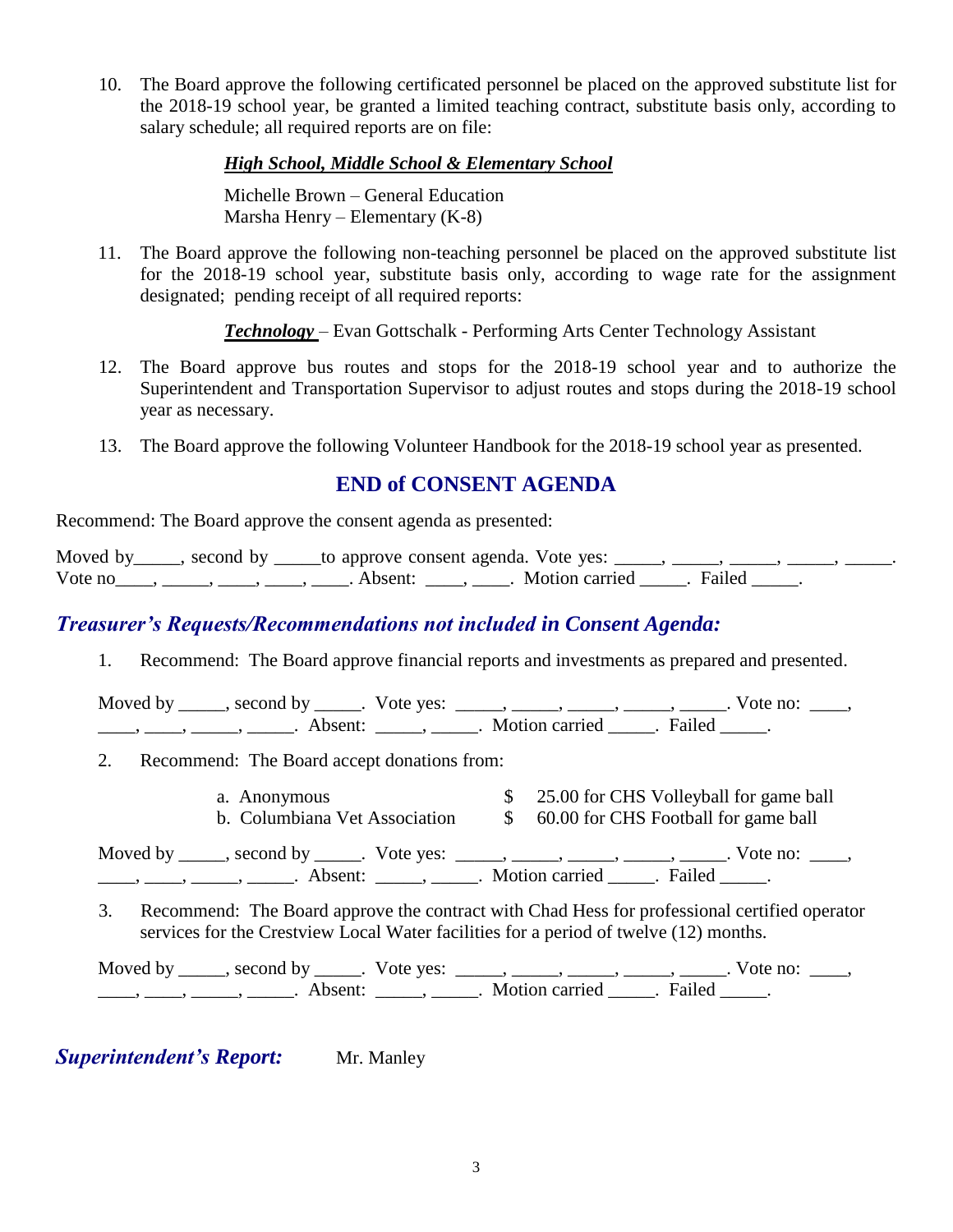# *Superintendent's Requests/Recommendations not included in Consent Agenda:*

1. Recommend: The Board award the following licensed personnel a supplemental contract to serve on the SLO Evaluation Committee for up to 20 hours of service at \$17.00 per hour for the 2018-19 school year.

| <b>Ashley Bartholomew</b>                                                                                                                                                                         | Stephanie Chizmar | Marian Dangerfield | Lynda Dickson  |
|---------------------------------------------------------------------------------------------------------------------------------------------------------------------------------------------------|-------------------|--------------------|----------------|
| Sarah Finch                                                                                                                                                                                       | Ann Hall          | Jill Hall          | Veronica Kotel |
| <b>Allison Lemaster</b>                                                                                                                                                                           | J. Grady Long     | Shawn Louk         | David MacKay   |
| Dawn Moore                                                                                                                                                                                        | Kathleen Storm    | Kathryn Vrabel     | Steven Weber   |
| Kory Whitacre                                                                                                                                                                                     |                   |                    |                |
| Moved by _____, second by _____. Vote yes: _____, _____, _____, _____, _____. Vote no: ____,<br>$\ldots, \ldots, \ldots, \ldots$ Absent: $\ldots, \ldots$ Motion carried $\ldots$ Failed $\ldots$ |                   |                    |                |
|                                                                                                                                                                                                   |                   |                    |                |

2. Recommend: The Board approve the agreement for Design and Engineering work for water line extension to Crestview Local Schools between Crestview Local Board of Education and The Village of New Waterford.

Moved by \_\_\_\_\_, second by \_\_\_\_\_. Vote yes: \_\_\_\_\_, \_\_\_\_\_, \_\_\_\_\_, \_\_\_\_\_, \_\_\_\_. Vote no: \_\_\_\_, \_\_\_\_\_, \_\_\_\_\_\_, \_\_\_\_\_\_\_. Absent: \_\_\_\_\_\_, \_\_\_\_\_\_. Motion carried \_\_\_\_\_\_. Failed \_\_\_\_\_.

# *Guidance Presentation:*

Kayla Sidell, Leslie Biastro

#### *Board Reports:*

| <b>Career Center Report</b>                                                       | Mr. Tucker/Mrs. Wellman |
|-----------------------------------------------------------------------------------|-------------------------|
| $\alpha_{\rm total}$ $\Lambda$ chiesement Liniang Denom $\Lambda_{\rm m}$ Dettiin |                         |

- 2. Student Achievement Liaison Report Mr. Dattilio
- 3. Legislative Report Mr. Weikart
- 4. Student Board Member Report Mr. Miller

#### *Board Committee Reports:*

|    | 1. Buildings & Grounds  | Mr. McGoogan |
|----|-------------------------|--------------|
| 2. | <b>Athletic Council</b> | Mr. McGoogan |
| 3. | Personnel               | Mrs. Wellman |
|    | 4. Finance Audit        | Mrs. Wellman |
| 5. | Policy                  | Mrs. Wellman |
| 6. | Communications          | Mr. Weikart  |
| 7. | Insurance               | Mr. Weikart  |
|    | 8. Business Advisory    | Mr. McGoogan |

#### *Administrative Reports:*

| 1. | <b>Elementary School</b> | Mrs. Dangerfield      |
|----|--------------------------|-----------------------|
| 2. | Middle School            | Mrs. Lemaster         |
| 3. | High School              | Mrs. Dickson          |
| 4. | <b>Special Education</b> | Mr. Hill              |
| 5. | Athletic                 | Mr. Cusick/Mrs. Nappi |
|    | 6. Lunchroom             | <b>Miss Wilmes</b>    |
|    | 7. Technology            | Mr. Miller            |
| 8. | Transportation           | Mr. Burbick           |
| 9. | Maintenance              | Mr. Radman            |
|    |                          | 4                     |